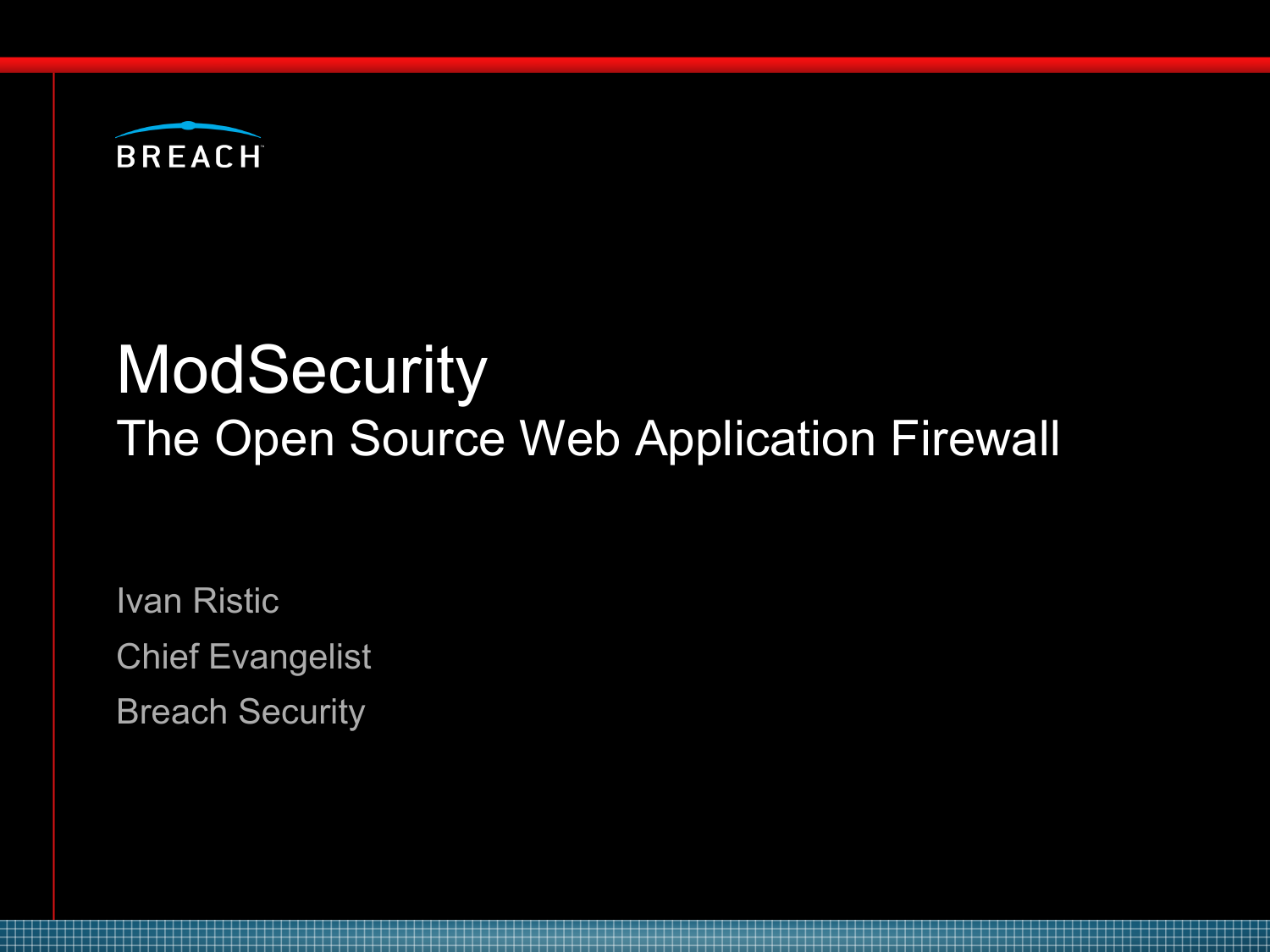#### Introduction Ivan Ristic

- **Background as software developer** and **technical architect**.
- **Web application security** and **web application firewall** specialist.
- Author of **Apache Security** (O'Reilly, 2005).
- Author of **ModSecurity**.

modsecurity



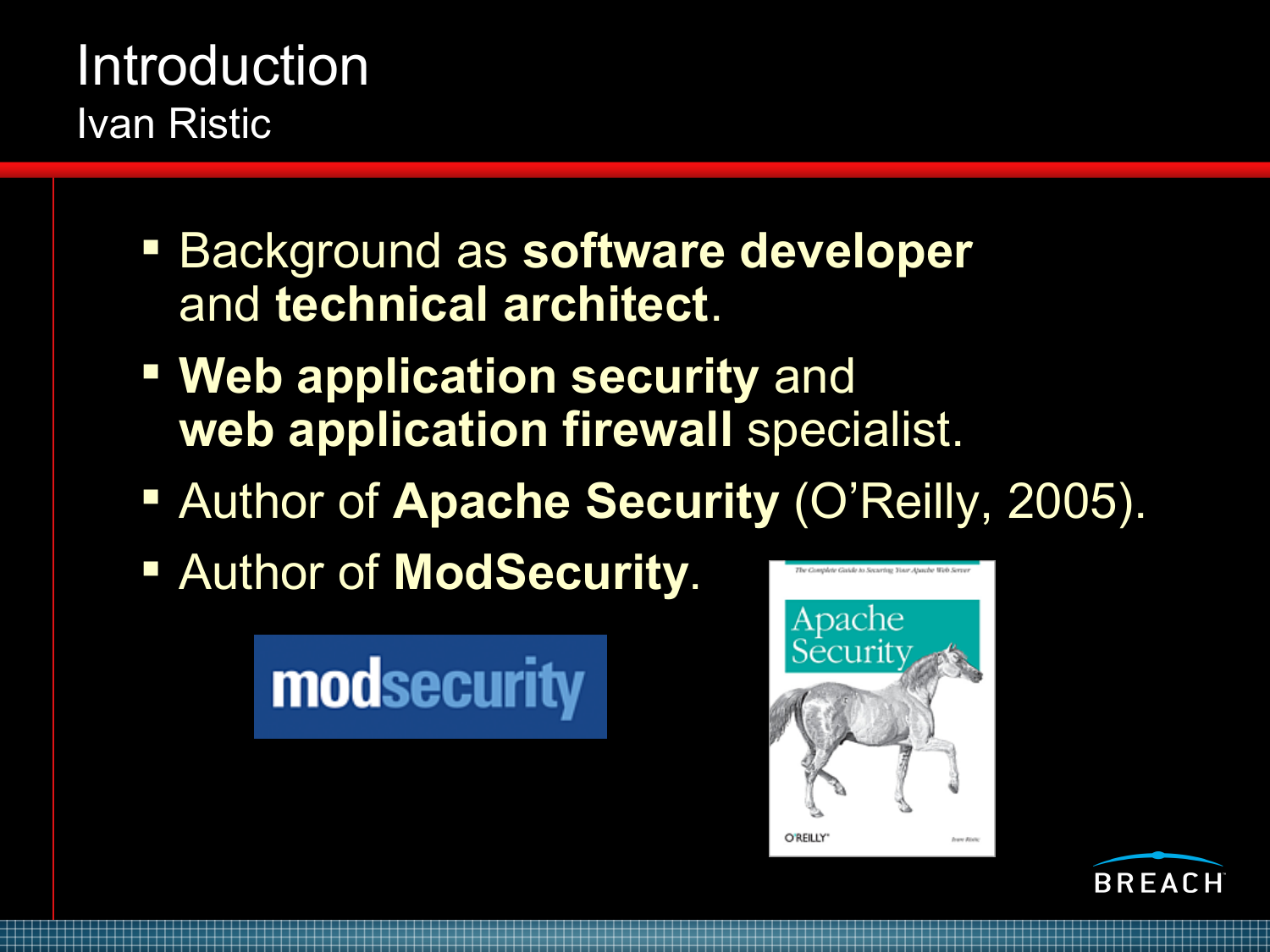### Case for Web Application Firewalls

- Web applications are written using loosely connected technologies and **inherently insecure**.
	- ► New issues are still being discovered.
- We need something reliable, for **monitoring** and **protection**, now.
- **The term web application firewall has** been **overloaded**… many times over.

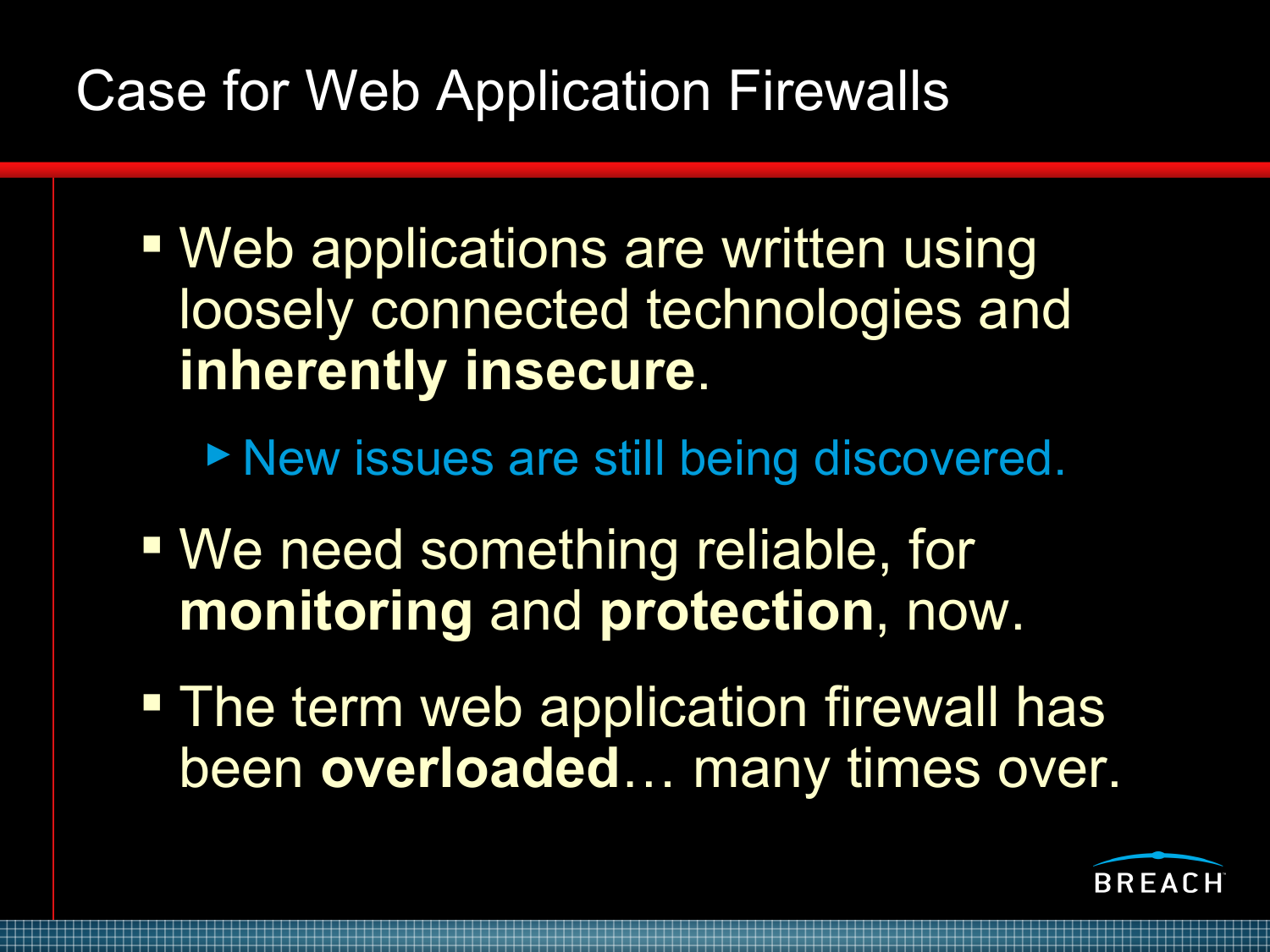# Enter ModSecurity

- **If is an open source web application firewall**.
- **Most widely deployed web application firewall** according to Forrester Research.
- **That's not surprising because it is:** 
	- ► Readily available.
	- ► Full-featured.
	- ► Stable and reliable.
	- ► Well documented.
	- ► Does what it says on the box.

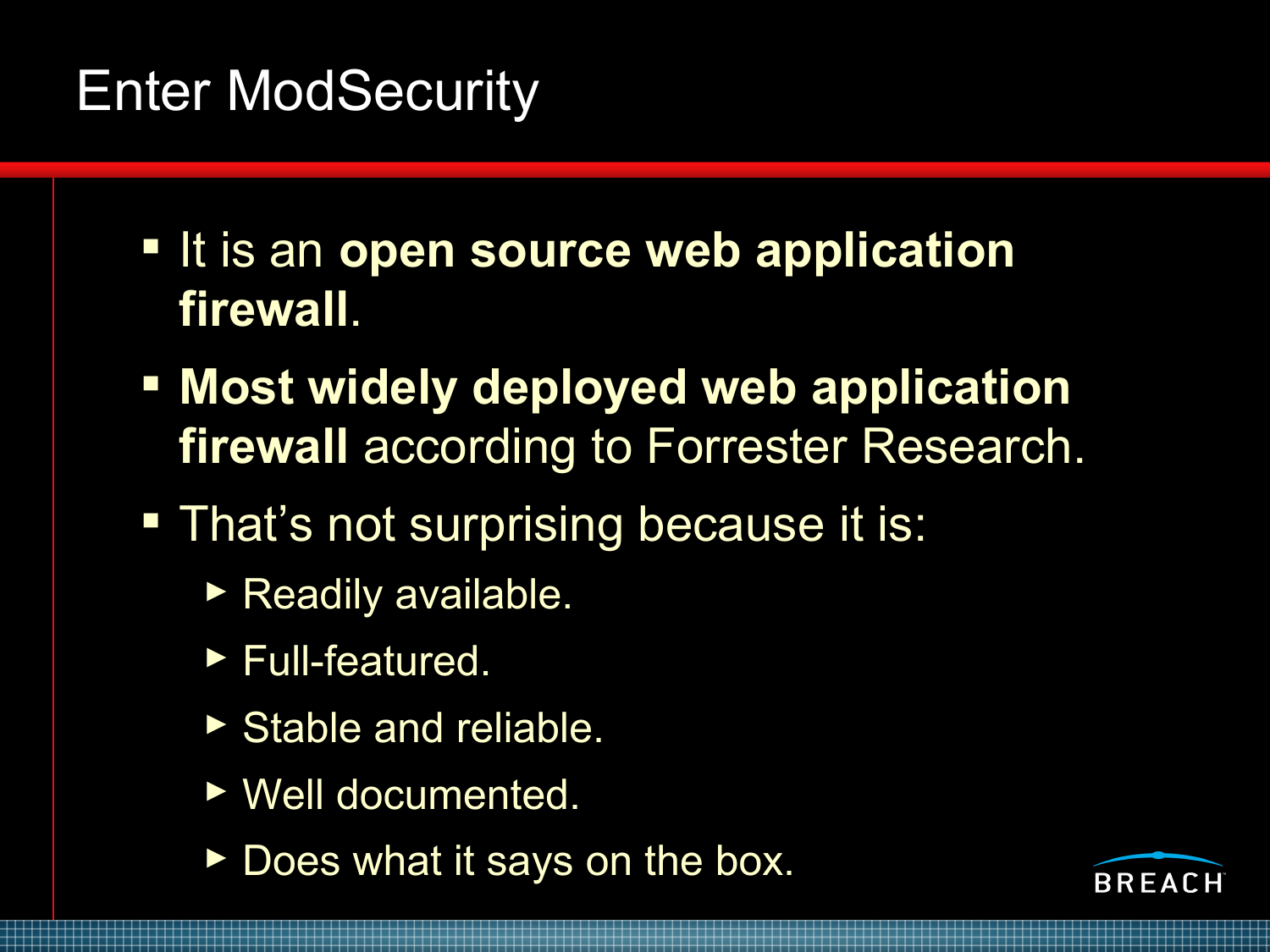# History of ModSecurity

#### **Project started in 2002:**

- "Wouldn't it be nice if I had something working on the outside to monitor what's going on?"
- **Example 2 Commercial support through Thinking Stone** in 2004.
- **Acquired by Breach Security in 2006.** 
	- Breach Security pledges to support the open source nature of the project, adds resources.

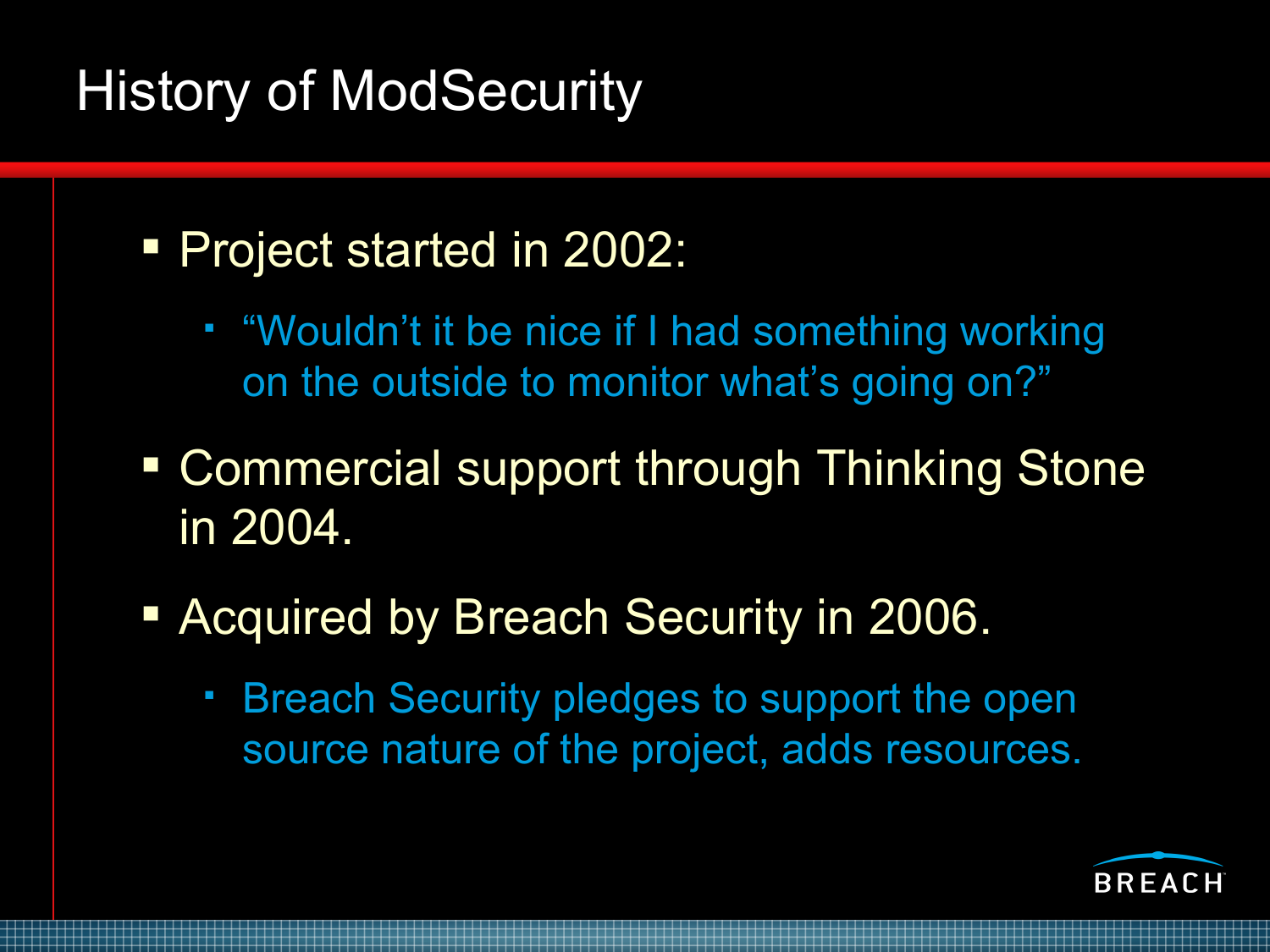# The Open Source Advantage

# Four main points:

- 1. Availability
- 2. Collaborative development
- 3. Transparency
- 4. Education

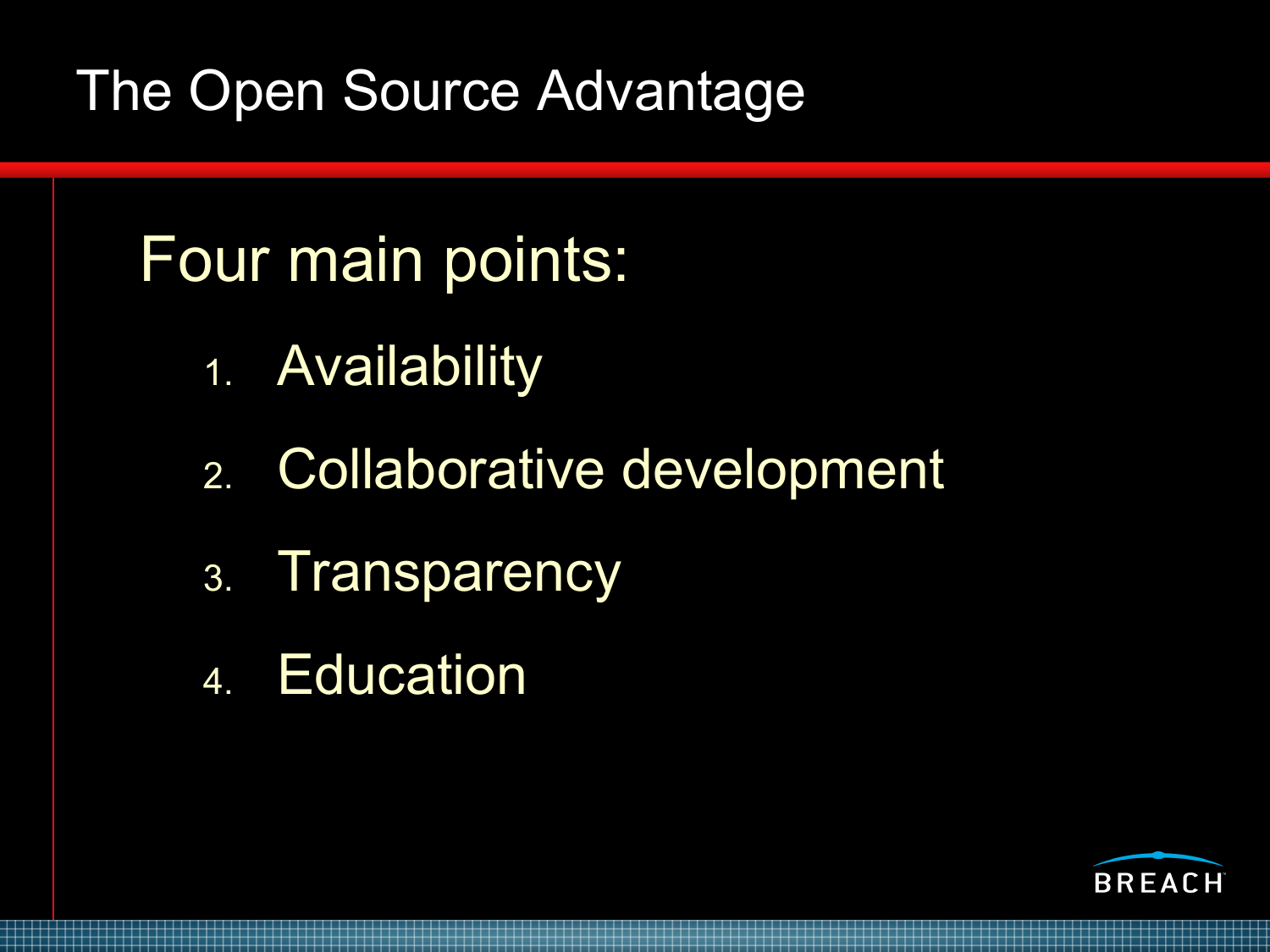### Deployment Architectures

- **Embed** into your existing web servers.
- Deploy as a **network gateway** combining Apache working as reverse proxy with ModSecurity.



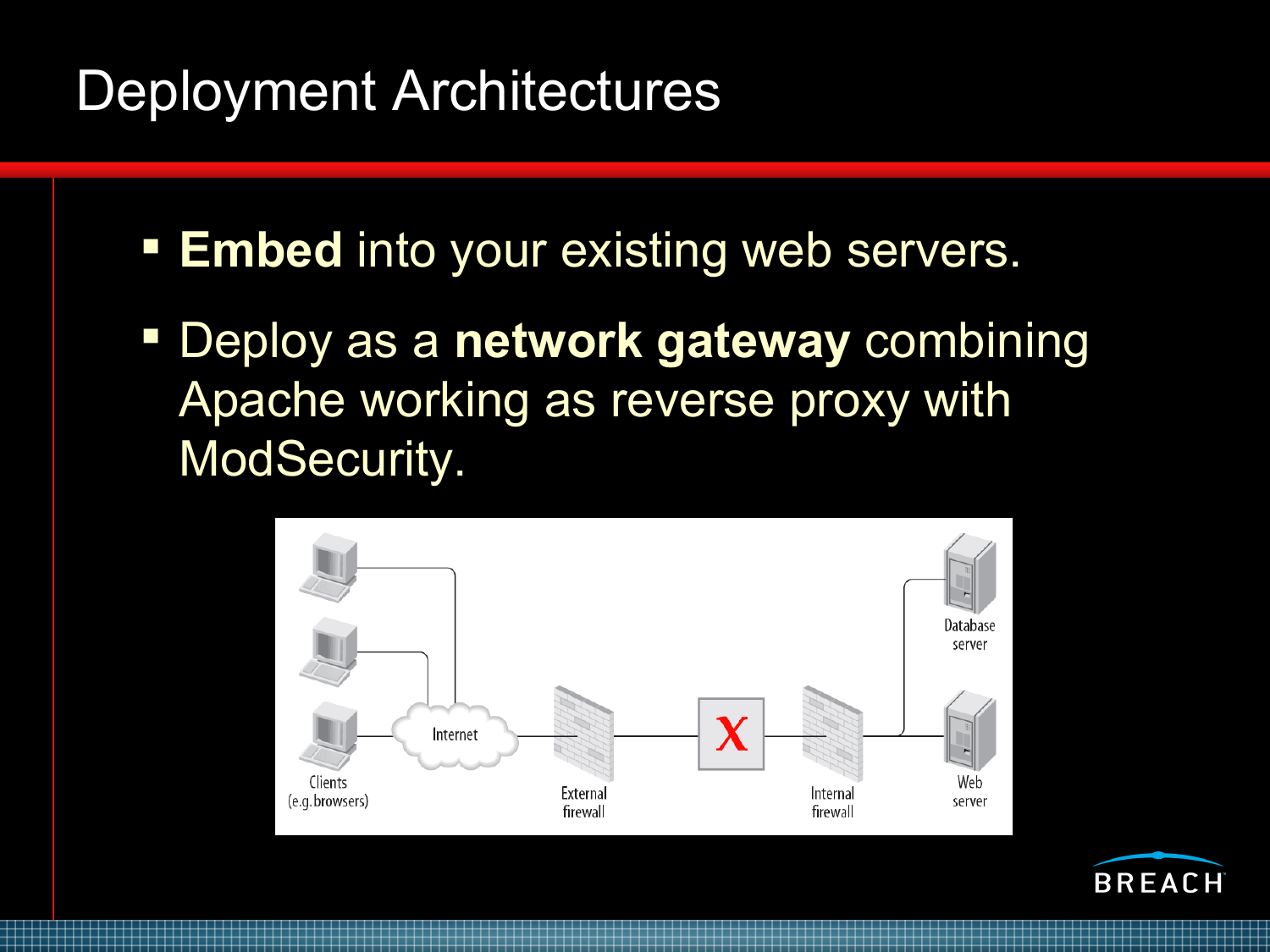### Use Cases

- **Intrusion detection and prevention tool** that speaks HTTP natively.
	- ► Negative security model.
	- ► Positive security model.
- **Traffic logging.**
- **Just-in-time patching (a.k.a. virtual patching).**
- Web application hardening.
	- ► For example, PDF XSS defence.

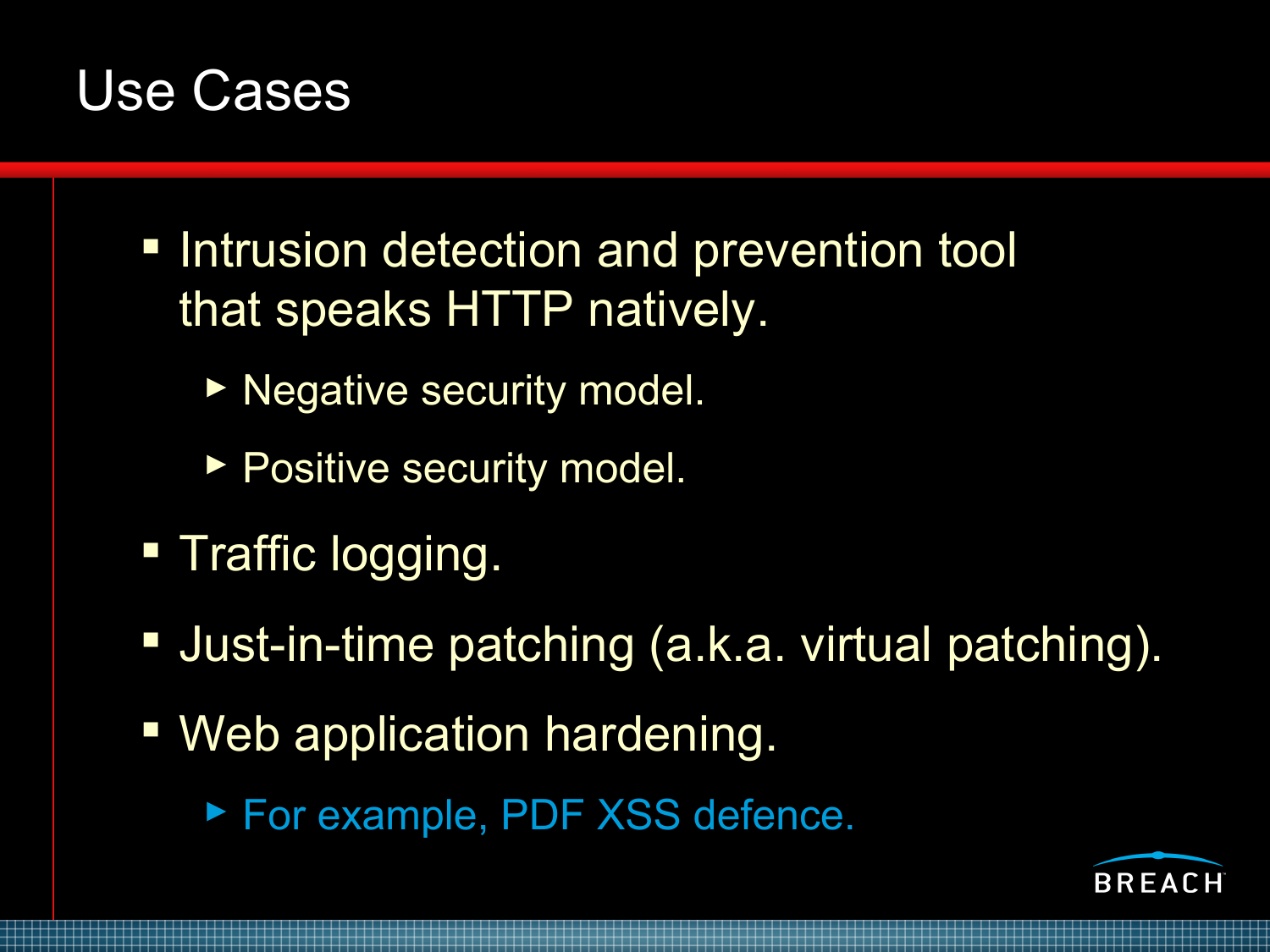# ModSecurity Philosophy

- **If's essentially a simple event-based** programming language bundled with a bunch of parsers and transformation functions.
- Common tasks are easy, complex tasks are possible.
- **Nothing is done implicitly. You generally need** to know what you're doing or use prepackaged rule sets.
- **Document everything.**

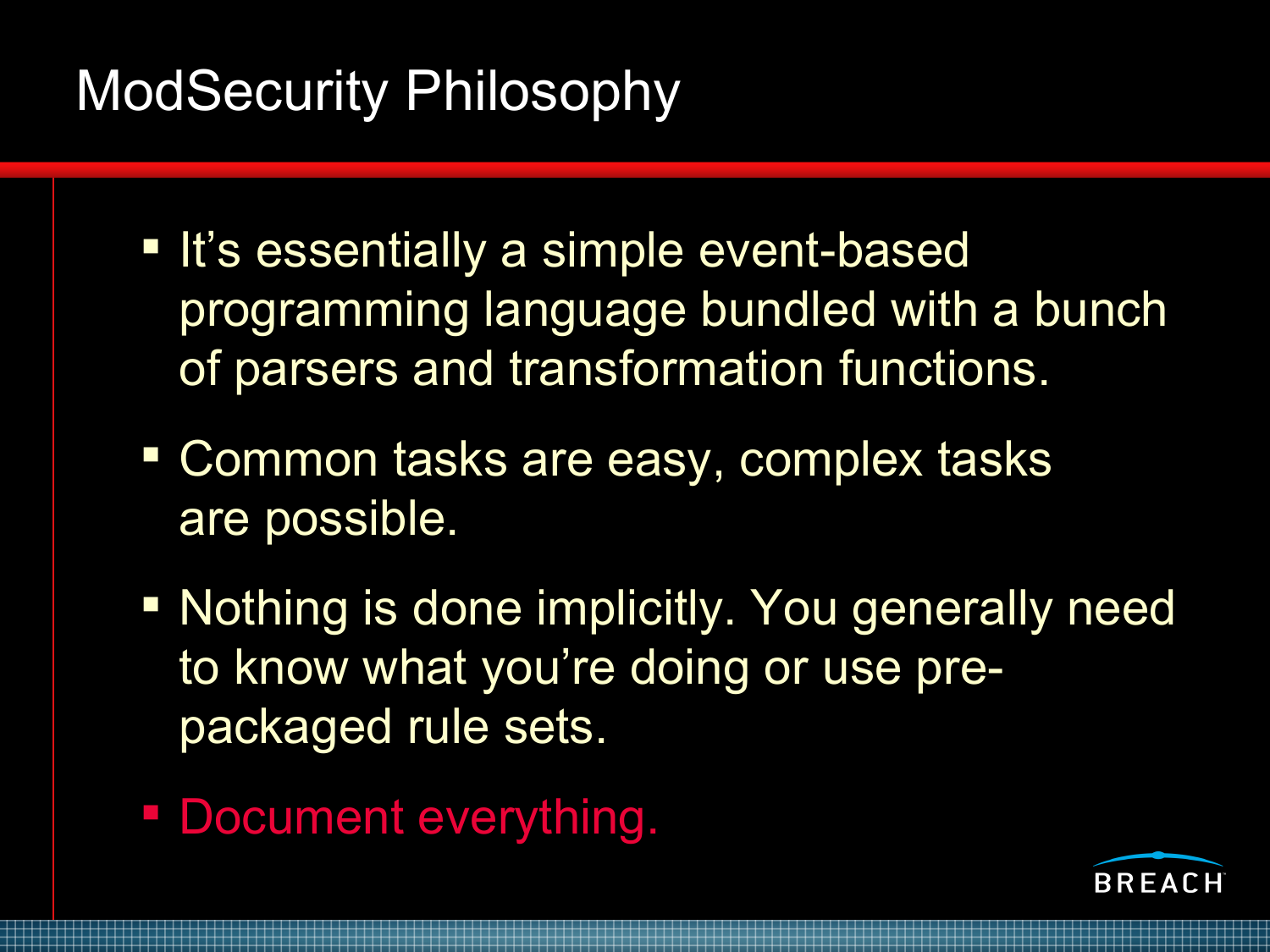# Interesting Features

- **Five processing phases for every transaction.**
- **Fiexible data transformation (mostly for anti-evasion).**
- Stateful operation; supports any number of data "collections" (e.g. sessions, users, IP addresses).
- **Support for anomaly scoring and event correlation.**
- **Understands sessions and users.**
- **Block by redirecting to Honeypot.**
- **XML** support (parse, validate, and extract with XPath).
- **Ability to easily extend the rule language.**

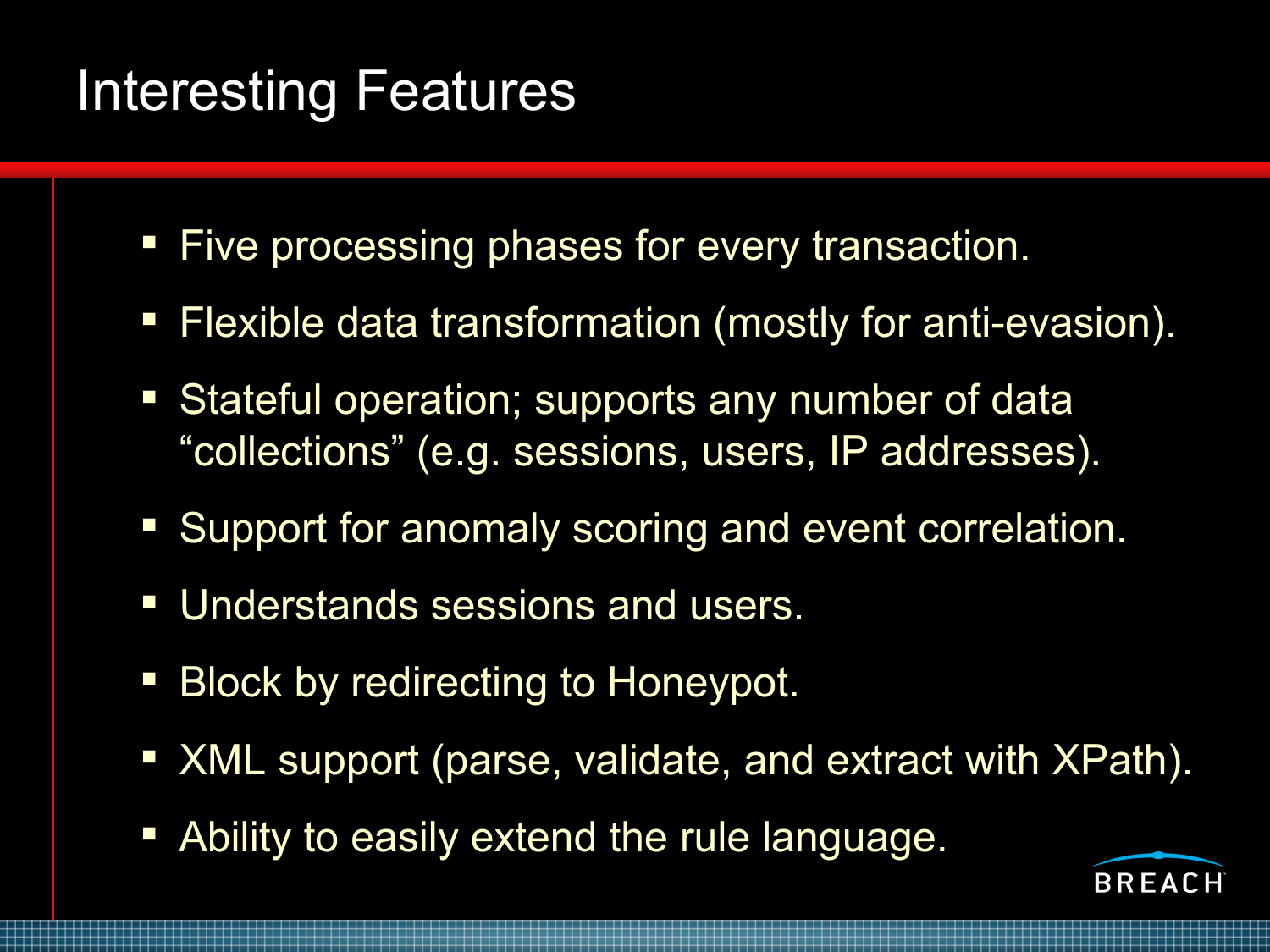### ModSecurity 2.2+ Improvements

- Parallel (set-based) matching.
- GeoIP resolution.
- **Performance improvements and optimisations (only** relevant for very large rule sets but still).
- **Modularity.**
- Writing rules in C (and possibly using a scripting language – e.g. Lua).
- **Support for any character encoding on input.**
- **Other interesting features: link rewriting, cookie** protection, PDF XSS protection, etc.

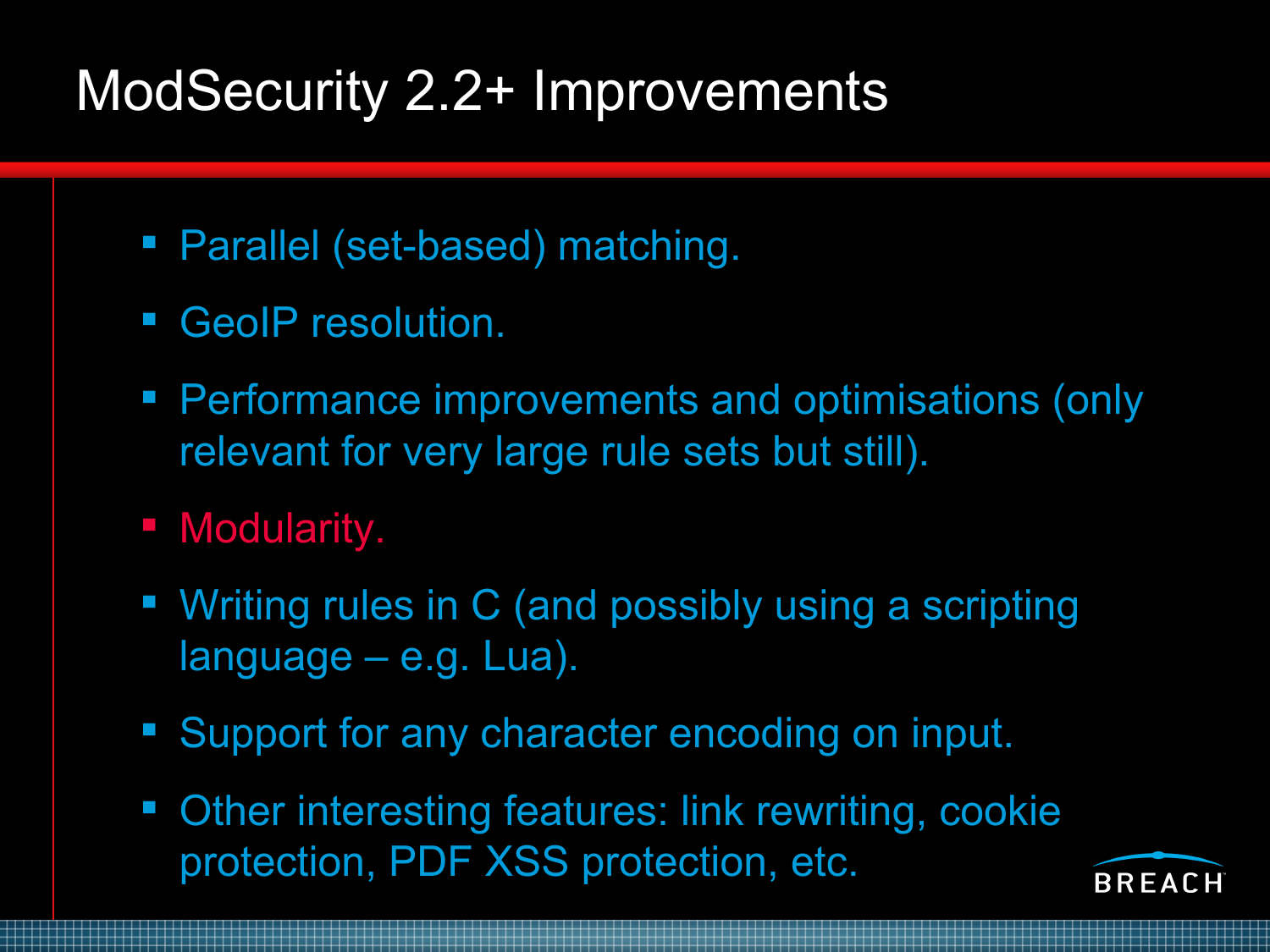### Related Projects

#### **- ModSecurity Core Rules**

- ► Coherent set of rules designed to address common web application security issues.
- **ModSecurity Community Console** 
	- ► Alert aggregation and GUI.
	- ► Free for up to 3 sensors.
- Web Application Firewall Evaluation Criteria (WAFEC)



**- Distributed Open Proxy Honeypots**